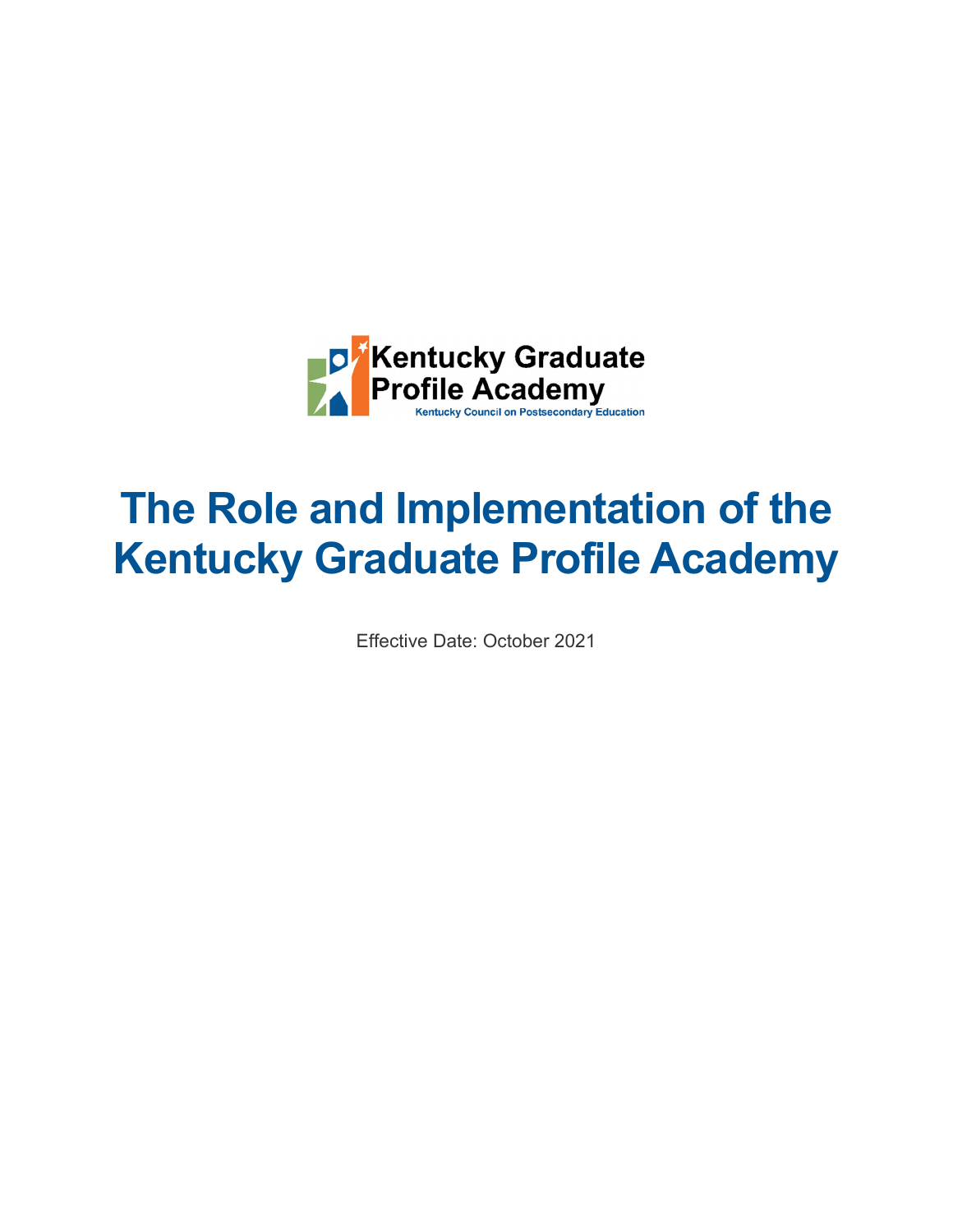# **Contents**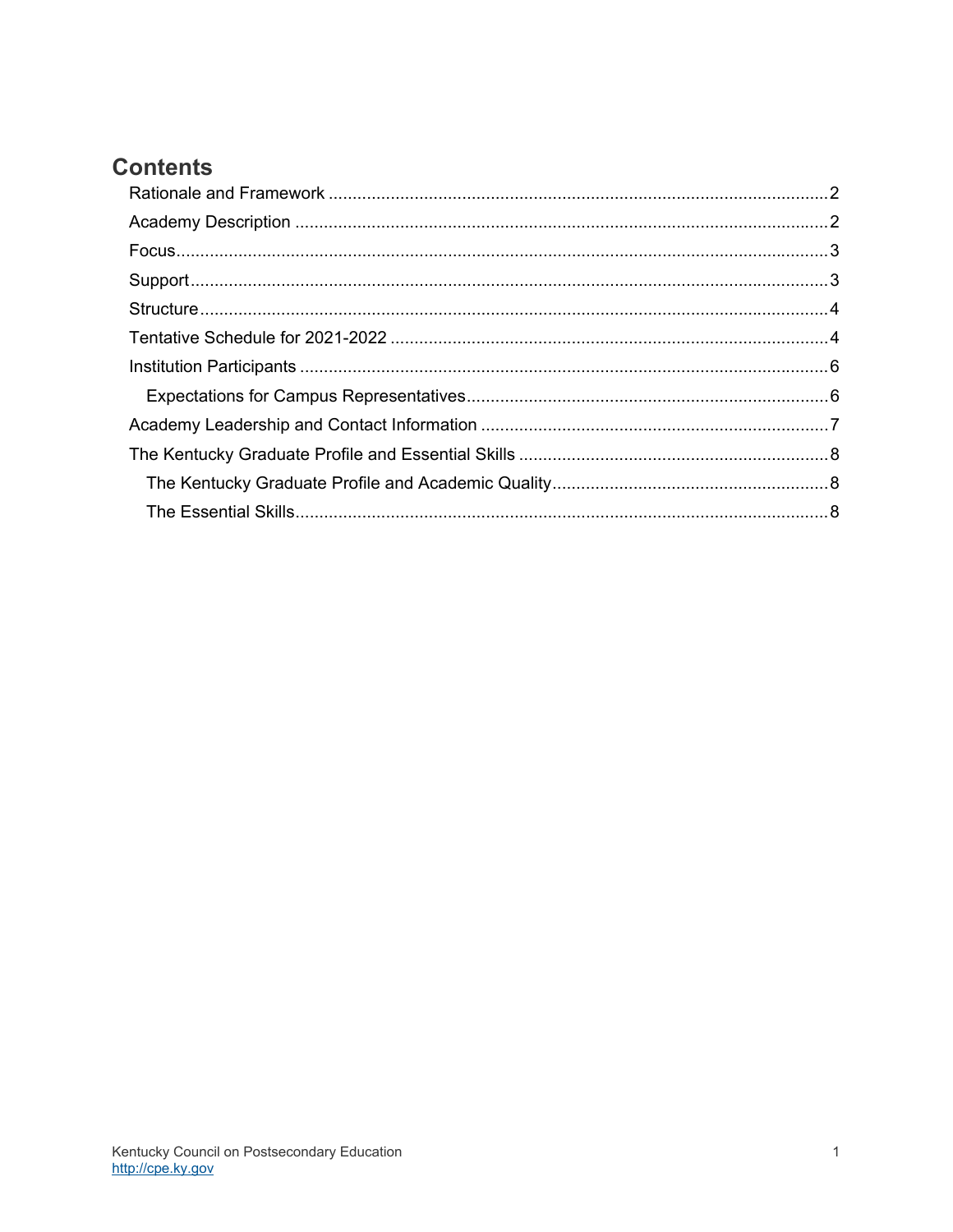This **Charter** (a) explains the framework for the Kentucky Graduate Profile (b) describes the implementation of the Kentucky Graduate Profile Academy, and (c) extends an invitation for Kentucky post-secondary institutions to becomes members of the Academy.

## **Rationale and Framework**

As the country responds to the 21<sup>st</sup> Century's economic challenges, and particularly to the COVID pandemic, research consistently shows that the value of higher education and of the college degree is undergoing unprecedented scrutiny. Reports from business leaders including Chambers of Commerce and from individual companies such as IBM, Google, and Walmart even from higher education advocates—appear in daily headlines that disparage the credibility of "college."

This public scrutiny has also given rise to increased competition by companies and third-party vendors offering technical, short-term certificates and badges. These offerings, which suggest alternatives to a college education, can have significant financial impact on our institutions

Although these 21<sup>st</sup>-Century Skills have many labels (e.g., professional skills, durable skills, soft skills, essential employability qualities, essential learning outcomes), for the purpose of the Kentucky Graduate Profile, these skills will be referred to as "Essential Skills." Research indicates these qualities, although highly valued by educators and employers alike are often lacking in new college graduates.

The Kentucky Graduate Profile is a collaborative statewide plan among Kentucky's public postsecondary institutions, focused on enhancing the academic quality and relevance of all academic programs. This plan will focus on 10 Essential Skills identified by higher education organizations and workforce professionals as learning outcomes that *all* graduates need for success in their chosen fields of study.

The work of the Kentucky Graduate Profile will focus on closing preparedness gaps in 21st-Century skills. (The complete Kentucky Graduate Profile and Essential Skills Framework is available at the end of this document.)

## **Academy Description**

The KY Graduate Profile Academy is the initial launch of Kentucky's statewide goal for embedding the 21st-Century essential skills into all academic postsecondary programs for all Kentucky graduates.

The Academy will build a campus-to-campus collaborative learning environment, aimed at equitable student-success outcomes—achieved through relevant work-based and experiential-academic requirements. Academy participants will have the opportunity to hear the perspectives of leaders at other institutions and to develop an innovative, practical approach that will improve outcomes, impress employers, and prepare students to adapt and grow in their professions.

The initial work of the Academy will be to identify and celebrate the academic programs where essential skills are already embedded, developed, articulated, and demonstrated on participating campuses—allowing members to share these practices across campuses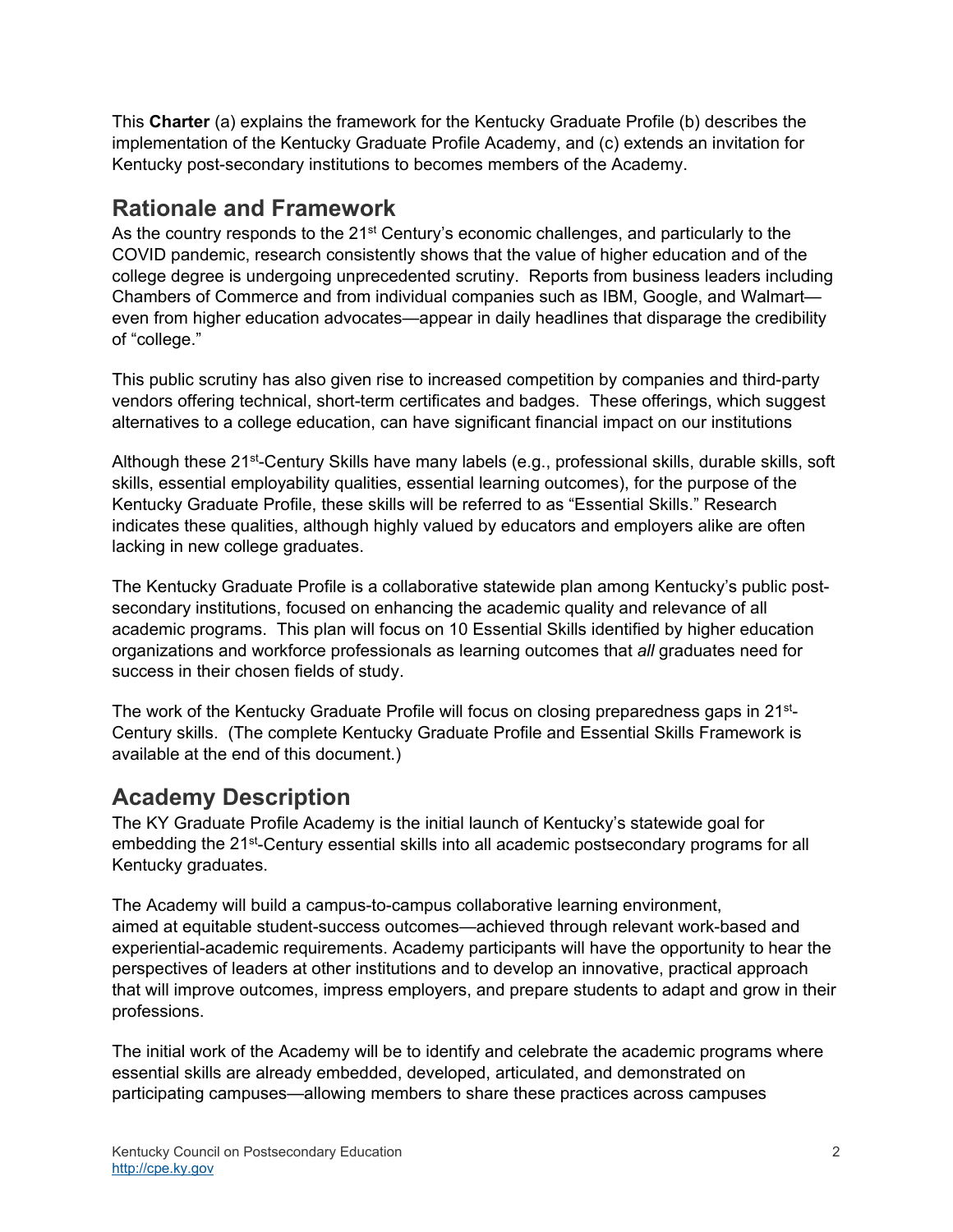(increasing the collective knowledge, designs, and assessments). The ultimate goal of the Academy is to support programs' efforts in ensuring all graduates have equitable opportunities to demonstrate the 10 Essential Skills.

#### **Focus**

The Academy will have three major areas of focus:

**Campus Culture** (presence and influence of the 10 Essential Skills), highlighting

- A crosswalk with the new Kentucky 2022-2030 Strategic Agenda
- Evidence of Essential Skills' Influence on Academic Programs and Campus Culture
- Presence of the Essential Skills in Academic and Co-Curricular Programs
- The use of available CPE tools and data, for example
	- a. The EScan in Selected Programs
	- b. Cultural Competence Certification (e.g., Evidence of demonstrating the Cultural Competence Skill)

**Professional Development of Faculty and Staff** (aimed at curricular and co-curricular requirements and expectations for students)

- Campus-to-campus sharing of emerging institutional practices
- National trends influencing academic quality, relevance, and equity
- Scholarship opportunities reaching beyond Kentucky (Teaching/Learning, Application, Integration, Discovery—as described by Boyer)

**Meaningful Change** (evidence of continuous improvement as Kentucky establishes the KY Graduate Profile), highlighting

- Impact on academic requirements, as evidenced in academic program review
- Changes in institutional policies and procedures regarding work-based experiences
- Improved alignment with General Education and Academic Programs
- Increased partnerships with Student Services, Alumni, and Employers
- Increased institutional support for Teaching and Learning Graduates' Employability

## **Support**

CPE will provide \$25,000 as a one-time grant per institution for up to 12 institutions for participating in the Graduate Profile Academy. The purpose of the grant is to support the institution's work toward developing the KY Graduate Profile.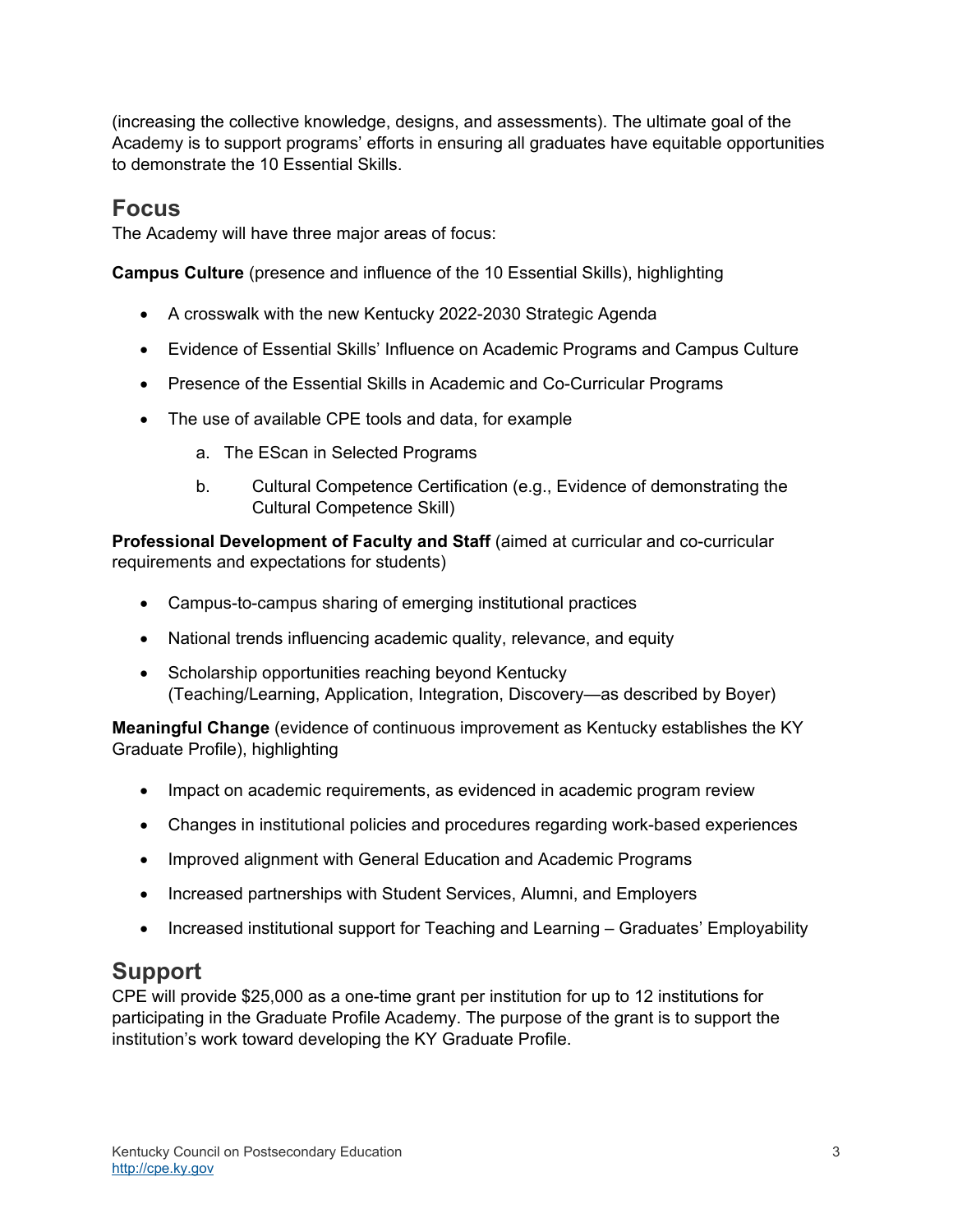Total number of participants will be 36 (3 campus leaders from 12 campuses, participating for 3 years). The inaugural class of the Academy will begin with the 8 four-year institutions along with 4 KCTCS campuses.

#### **Structure**

- **Campus Participants**: A 3-member "team of experts" comprised of a faculty member, staff member, and an administrator (Voices of influence)
- **Participation with the Academy**: 7 meetings (one per month, per academic year)
- **Length of the Cohort**: Three academic years—allowing time to identify meaningful changes
- **Inaugural 2021 Class:** November 2021– May 2022
- **Campus Commitment:** Participation begins by identifying the 3-member campus team and an alternate

## **Tentative Schedule for 2021-2022**

*Highlighting major areas of focus* 

| <b>Late October 2021</b> | Institutions identify their 3-member<br>team (faculty, staff, & administrator)                                                   | A Team of Experts whose current<br>roles support academic quality,<br>professional development, and<br>student success.                                                                                                                                                                                      |
|--------------------------|----------------------------------------------------------------------------------------------------------------------------------|--------------------------------------------------------------------------------------------------------------------------------------------------------------------------------------------------------------------------------------------------------------------------------------------------------------|
| November 2021            | Onboarding the Academy<br>In-person, if possible. (Care will be<br>taken to guard the health and well-being<br>of participants.) | Topic: Orientation and Planning for<br>2021-2022<br>Discuss: Alignment of the Graduate<br>Profile and CPE's new Strategic<br>Agenda<br>Describe and Assign: The Campus<br><b>Environmental Scan;</b><br>Introduce: CPE's Tools (e.g.,<br><b>Employability Scan and Cultural</b><br>Competence Certification) |
| December 2021            | Webinar                                                                                                                          | Teams: Report initial progress from<br>the campus environmental scan;<br>Teams: Discuss potential area(s) of<br>campus focus regarding essential<br>skills and professional faculty/staff<br>development                                                                                                     |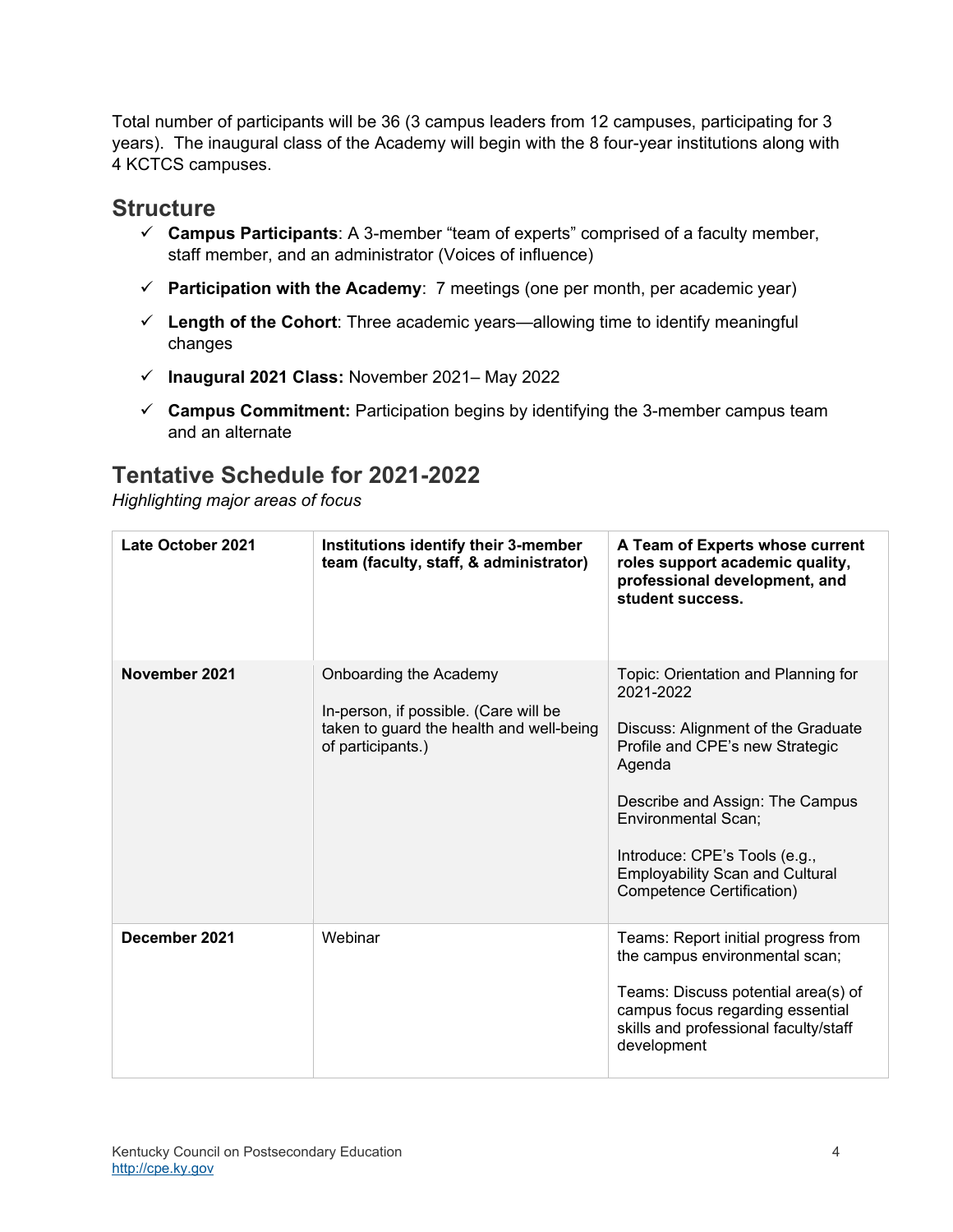| January 2022      | In-person | Teams: Share Emerging and<br>Promising Practices on Each Campus<br>Teams: Identify a potential campus<br>impact project(s) supported by<br>findings from environmental scan and<br>teams' presentations to the Academy |
|-------------------|-----------|------------------------------------------------------------------------------------------------------------------------------------------------------------------------------------------------------------------------|
| February 2022     | Webinar   | Teams: Describe a campus impact<br>projects (both short-term and long-<br>term) regarding essential skills and<br>professional development of faculty<br>and staff                                                     |
| <b>March 2022</b> | In-person | Teams: Report on the design,<br>timeline, anticipated outcomes of the<br>campus impact projects<br>Discuss: Meaningful changes<br>anticipated and/or underway                                                          |
| <b>April 2022</b> | In-person | Teams: Attend the KY Student<br><b>Success Summit and possibly</b><br>participate, depending on the final<br>agenda                                                                                                    |
| <b>May 2021</b>   | Webinar   | Teams: Evaluate progress, current<br>and future needs, and plan for<br>Academy, Year 2, 2022-2023, and<br>beyond.                                                                                                      |

Agenda for 2022-23 and 2023-24 will be a collaborative decision by the Academy members, focused on outcomes of the first year, national trends and resources, campuses' individual and joint concerns/needs, and the report-out of annual meaningful changes.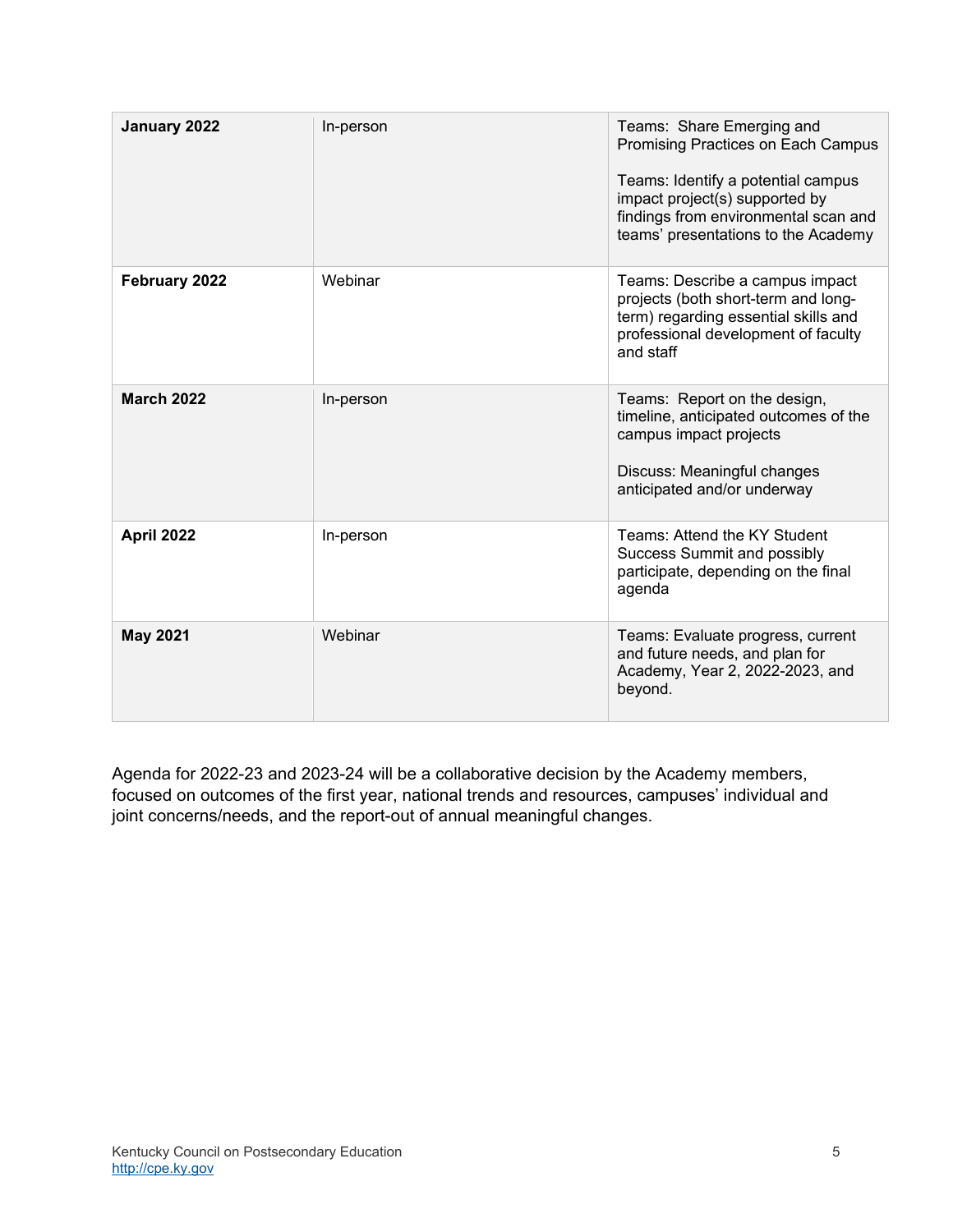# **Institution Participants**

The Academy will be a statewide collaborative across 12 Kentucky postsecondary public institutions—8 four-year and 4 KCTCS

institutions.

The 2021-2023 cohort of "Academy Fellows" will consist of each institution naming a 3-member *team of experts* whose campus roles are currently focused on academic quality, professional development, and student success. The teams will meet 7 times during the academic year with all the work aimed at transforming education outcomes toward the Kentucky Graduate Profile.

The Academy's three areas of focus will be campus culture, professional development of faculty and staff, and meaningful changes leading toward academic transformation.



*Kentucky - Working together to transform education outcomes* 

The first Academy cohort will be identified

in October 2021 and will continue through May 2024. Each institution will receive \$25,000 as a one-time grant to support the campus' 3-year participation.

#### *Expectations for Campus Representatives*

The institution agrees that the 3-member team will do the following:

- Participate in statewide meetings of the **Academy**, beginning November 2021.
- Share with Academy members the emerging, promising practices and trends, occurring on their campus regarding essential skills and student employability.
- Report key Academy outcomes with campus administrators, faculty, and staff.
- Design a campus impact project to enhance the institutions' emphasis on essential skills and provide professional development for faculty and staff regarding employability of graduates.
- Identify national emerging trends in higher education regarding student employability and workforce expectations and how they could support the goals of the Kentucky Graduate Profile.
- Identify and report meaningful changes occurring in academic program requirements as well as co-curricular opportunities that ensure the high quality and relevance identified by the Kentucky Graduate Profile.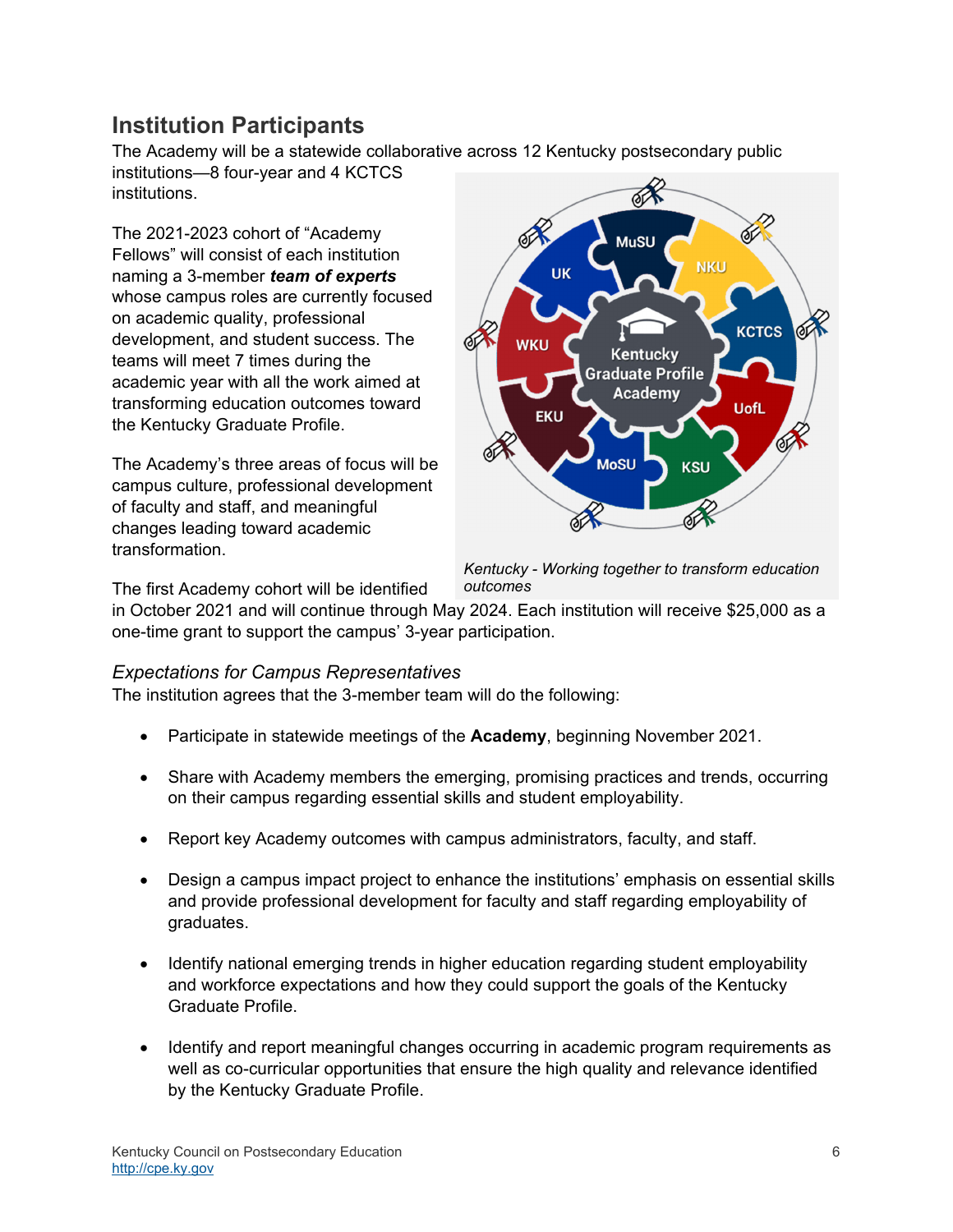Take advantage of the Academy's platform to produce scholarly work, highlighting the campus' and/or Kentucky's success in preparing graduates for employability.

## **Academy Leadership and Contact Information**

Dr. Melissa Bell, CPE Vice President for Academic Affairs and Student Success Melissa.bell@ky.gov

Dr. Janna Vice, CPE Senior Fellow and Director of the Graduate Profile Academy EKU Professor and Provost Emerita Janna.vice@ky.gov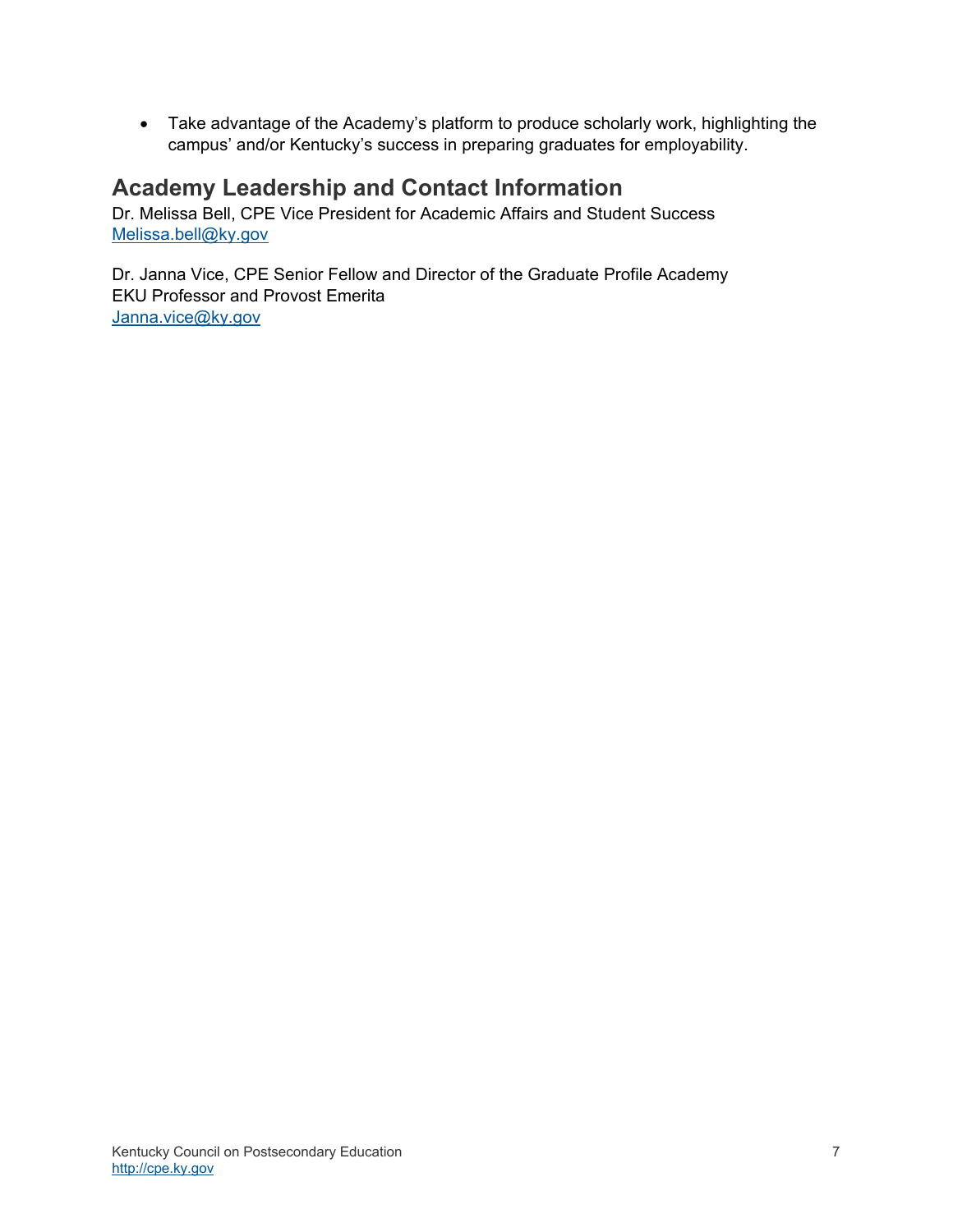# **The Kentucky Graduate Profile and Essential Skills**

#### *High-impact practices, breadth & depth of learning, active and applied learning experiences, work-based learning.*

According to extensive research, these learning experiences contribute to college graduates' preparation by developing the essential skills all graduates need for a meaningful career and personal success.

#### *The Kentucky Graduate Profile and Academic Quality*

The **Kentucky Graduate Profile** espouses that *all* students graduating from public postsecondary institutions in Kentucky will have had multiple, intentional opportunities to develop their abilities through the institution's curriculum and co-curricular offerings. Kentucky graduates will be able to articulate *and* demonstrate these essential skills to prospective employers.

 Academic quality will be demonstrated by general education and the academic programs' partnering to ensure the curricula are relevant, intentional, and scaffolded to provide opportunities for *all* students—not only to be introduced to these essential concepts—but to build upon them over the course of their college careers.

In addition, experiences outside the classroom, such as participation in student groups and experiential learning activities, also contribute to a holistic, integrated educational experience that leads to the attainment of these essential skills.

Kentucky's statewide definition of academic quality<sup>1</sup> is "the measurable degree to which an educational experience is coherent, engaging, and transformational for all learners." There are three major elements to this definition:

- A coherent educational experience is well organized and scaffolded with a clear connection between general education and majors.
- Engaging learning opportunities intentionally address student interest, facilitate active involvement, and motivate students to pursue their academic and professional goals.
- Transformational refers to positive change in knowledge, skills and perspectives.

Working with both campus faculty and staff, as well as students and employers, CPE has compiled a list of essential skills that students need to be successful after graduation. While these outcomes are common across institutions, each institution provides a unique experience, and each student has a unique experience within the same institution.

#### *The Essential Skills*

The following learning outcomes are considered essential to the success of students in higher education. While this list is not inclusive of all the skills that employers value, the list represents

 $1$  CPE staff worked with several campus constituency groups, including the general education chairs, teaching and learning center directors, and chief academic officers, to compile their ideas, combined with research, into this definition.